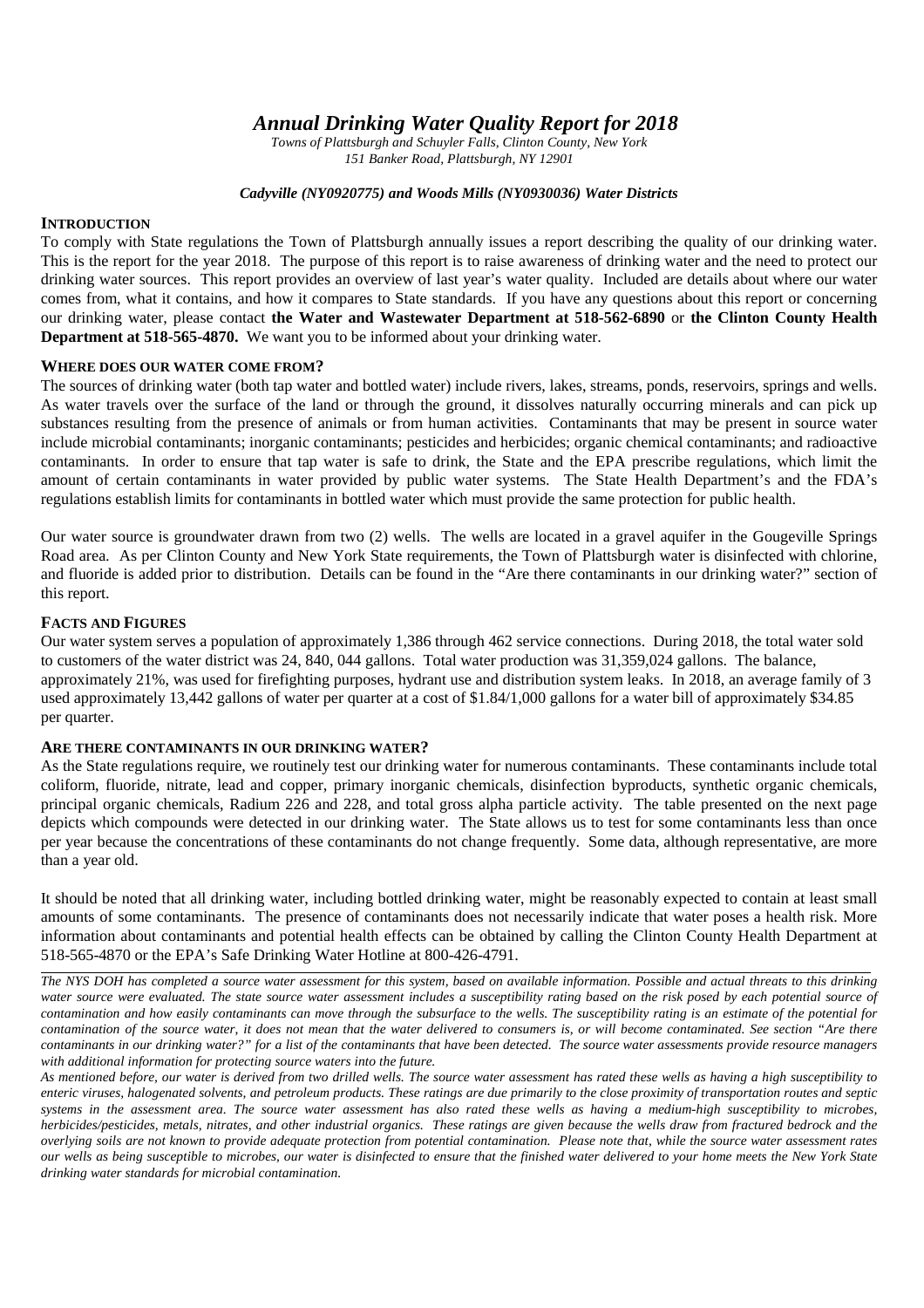## **This table shows the results of our monitoring for the period of January 1 to December 31, 2018.**

| <b>TEST RESULTS</b>                                                         |                         |                              |               |                              |                        |                |                |                                                                                                   |
|-----------------------------------------------------------------------------|-------------------------|------------------------------|---------------|------------------------------|------------------------|----------------|----------------|---------------------------------------------------------------------------------------------------|
| Contaminant                                                                 | <b>Violation</b><br>Y/N | <b>Sample</b><br><b>Date</b> | <b>Result</b> | Range<br><b>Detected/RAA</b> | Unit<br><b>Measure</b> | <b>MCLG</b>    | <b>MCL</b>     | <b>Likely Source</b><br>of Contamination                                                          |
| <b>Disinfection Byproducts</b>                                              |                         |                              |               |                              |                        |                |                |                                                                                                   |
| <b>Total Trihalomethanes</b><br>Cadyville<br><b>Woods Mills</b>             | N<br>N                  | 7/12/18<br>8/21/17           | 1.8<br>3.5    |                              | $u\,g/l$               | NA             | 80             | By-product of drinking water<br>chlorination needed to kill harmful<br>organisms                  |
| <b>Inorganic Contaminants</b>                                               |                         |                              |               |                              |                        |                |                |                                                                                                   |
| Fluoride $(a)$                                                              | $\mathbf N$             | Monthly                      | 0.5           | $0.4 \text{ to } 0.6$        | mg/1                   | $\overline{4}$ | 2.2            | Water additive that promotes strong<br>teeth; Erosion of natural deposits                         |
| <b>Nitrate</b><br>Cadyville                                                 | N                       | 4/4/18                       | 0.9           |                              | mg/L                   | 10             | 10             | Runoff from fertilizer use:<br>Leaching from septic tanks,<br>sewage; Erosion of natural deposits |
| Lead $(b,c)$<br>90 <sup>th</sup> percentile of 13<br>samples<br>Cadyville   | $\mathbf N$             | 6/5/18                       | 1.7           | BRL to 3.5                   | $\text{ug/L}$          | <b>NA</b>      | $AL=15$        | Corrosion of household plumbing<br>systems; Erosion of natural<br>deposits                        |
| Copper $(b,c)$<br>90 <sup>th</sup> percentile of 13<br>samples<br>Cadyville | N                       | 6/5/18                       | 0.14          | $0.032$ to $0.15$            | mg/L                   | 1.3            | $AI = 1.3$     | Corrosion of household plumbing<br>systems; Erosion of natural<br>deposits                        |
| <b>Barium</b>                                                               | N                       | 5/29/18                      | 0.011         |                              | mg/L                   | $\overline{2}$ | $\overline{2}$ | Discharge of drilling wastes;<br>Discharge from metal refineries;<br>Erosion of natural deposits  |
| <b>Principal Organic Contaminates</b>                                       |                         |                              |               |                              |                        |                |                |                                                                                                   |
| <b>Chloroform</b>                                                           | N                       | 5/29/18                      | 0.7           |                              | ug/L                   | NA             | 5              | By-product of drinking water<br>chlorination needed to kill harmful<br>organisms.                 |
| <b>Bromodichloromethane</b>                                                 | $\mathbf N$             | 5/29/18                      | 0.7           |                              | ug/L                   | NA             | 5              | By-product of drinking water<br>chlorination needed to kill harmful<br>organisms                  |
| Dibromochlormethane                                                         | N                       | 5/29/18                      | 0.5           |                              | ug/L                   | <b>NA</b>      | 5              | By-product of drinking water<br>chlorination needed to kill harmful<br>organisms                  |

#### **NOTES:**

*a.* The result is the average for the year 2018.

*b.* The action levels for lead and copper were not exceeded at any of the test sites.

*c*. The result represents the 90<sup>th</sup> percentile of the sites tested. A percentile is a value on a scale of 100 that indicates the percent of a distribution that is equal to or below it. The 90<sup>th</sup> percentile is equal to or greater than 90% of the lead and/or copper values detected in our water system. A total of thirteen samples were collected in the Cadyville and Woods Mills water systems and the 90<sup>th</sup> percentile was the second highest value.

*d.* The State allows us to monitor for some contaminants less than once per year because the concentrations of these contaminants do not change frequently. Some of our data, though representative, are more than a year old.

#### **DEFINITIONS:**

*Maximum Contaminant Level (MCL): The highest level of a contaminant that is allowed in drinking water. MCLs are set as close to the MCLGs as feasible. Maximum Contaminant Level Goal (MCLG): The level of a contaminant in drinking water below which there is no known or expected risk to health. MCLGs allow for a margin of safety.*

*Maximum Residual Disinfectant Level (MRDL): The highest level of a disinfectant allowed in drinking water. There is convincing evidence that addition of a disinfectant is necessary for control of microbial contaminants.*

*Maximum Residual Disinfectant Level Goal (MRDLG): The level of a drinking water disinfectant below which there is no known or expected risk to health. MRDLGs do not reflect the benefits of the use of disinfectants to control microbial contamination.*

*Action Level (AL): The concentration of a contaminant, which if exceeded, triggers treatment or other requirements, which a water system must follow.*

*Treatment Technique (TT): A required process intended to reduce the level of a contaminant in drinking water.*

*Non-Detects (ND): Laboratory analysis indicates that the constituent is not present.*

*Milligrams per liter (mg/l): Corresponds to one part of liquid in one million parts of liquid (parts per million - ppm).*

*Micrograms per liter (ug/l): Corresponds to one part of liquid in one billion parts of liquid (parts per billion - ppb).*

*Picocuries per liter (pCi/l): A measure of the radioactivity in water.*

*RAA: Running annual average.*

*BRL: Below reportable level.*

**WHAT DOES THIS INFORMATION MEAN?**